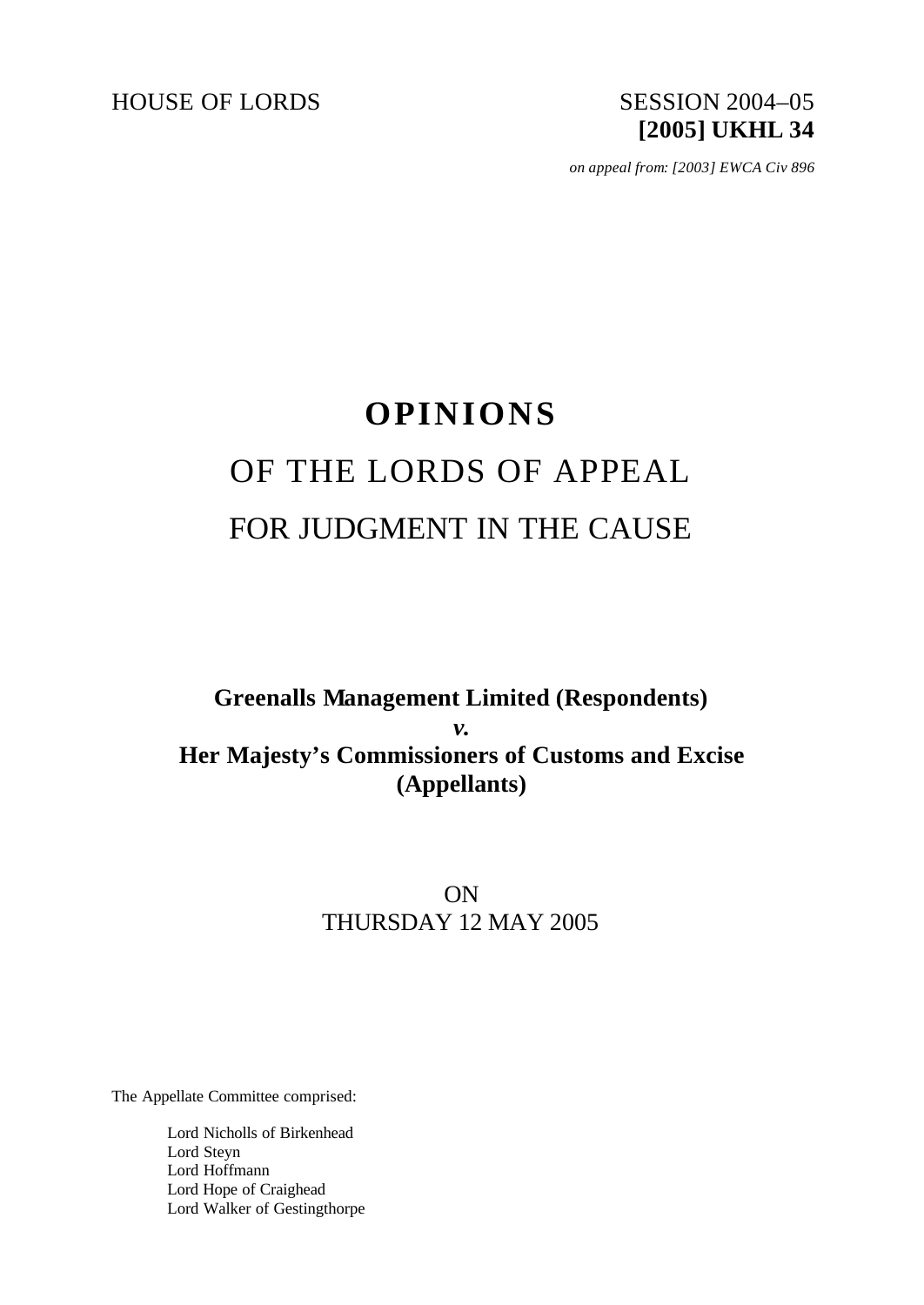#### **HOUSE OF LORDS**

#### **OPINIONS OF THE LORDS OF APPEAL FOR JUDGMENT IN THE CAUSE**

#### **Greenalls Management Limited (Respondents)** *v.* **Her Majesty's Commissioners of Customs and Excise (Appellants)**

#### **[2005] UKHL 34**

#### **LORD NICHOLLS OF BIRKENHEAD**

1. I have had the advantage of reading in draft the speech of my noble and learned friend Lord Hoffmann. For the reasons he gives, with which I agree, I would allow this appeal.

#### **LORD STEYN**

My Lords,

2. I have had the advantage of reading the opinion of my noble and learned friend Lord Hoffmann. I am in complete agreement with it. I would also make the order which he proposes.

#### **LORD HOFFMANN**

My Lords,

3. In 1998 Greenalls Management Ltd ("Greenalls") delivered approximately 250,000 bottles of Black Death vodka, manufactured in Warrington by an associated company, from their excise warehouse to carriers acting for a company allegedly engaged in exporting vodka to Belgium and Spain. No duty was paid on the basis that the goods were being moved from the warehouse for export. In fact the documentation supplied to Greenalls was fraudulent and the vodka never reached the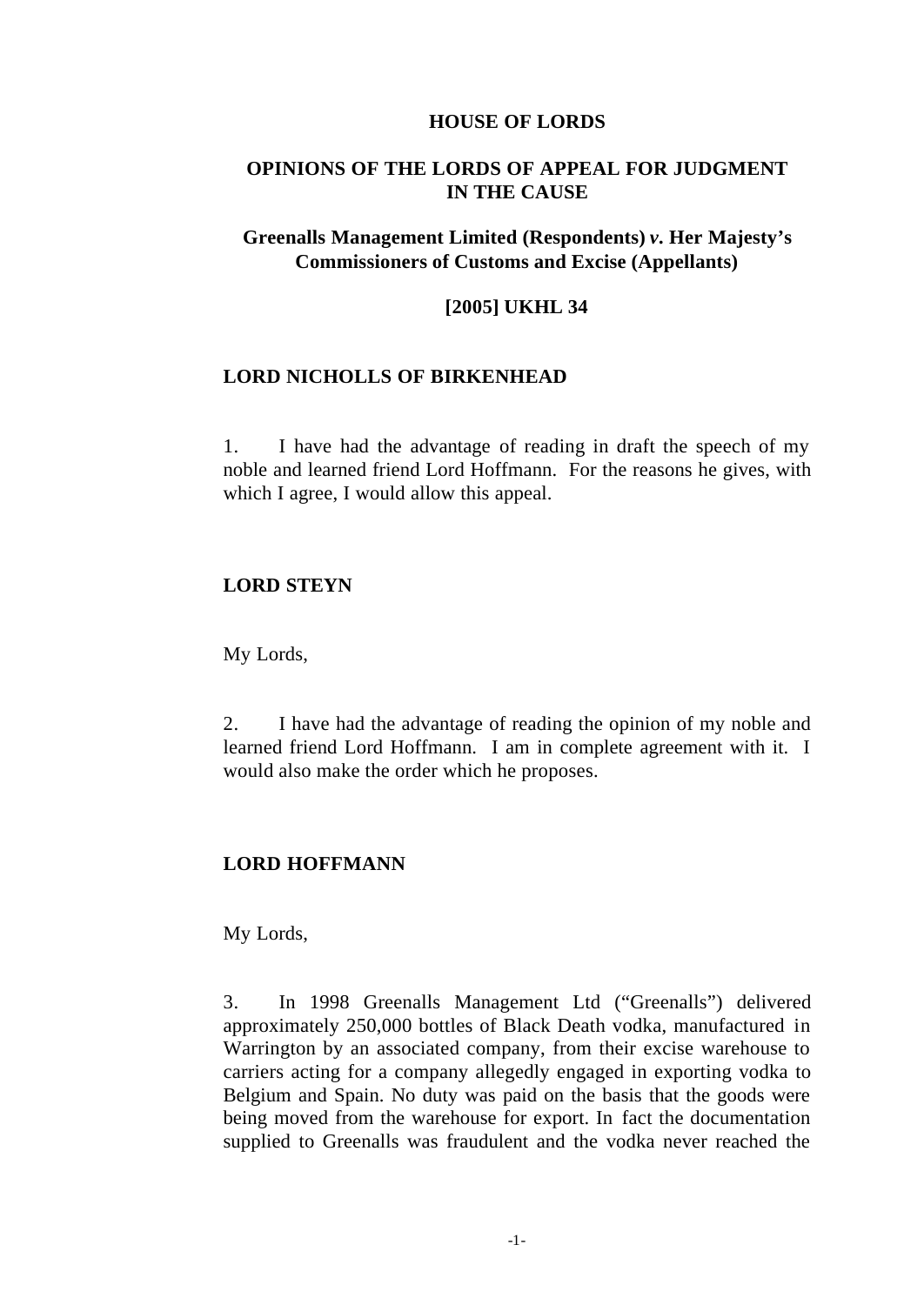destinations specified. It was diverted for illicit disposal. The question in this appeal is whether Greenalls are liable for the duty.

4. The rules concerning excise duties in the Member States of the European Union have been partially harmonised by Council Directive (92/12/EEC) of 25 February 1992, "on the general arrangements for products subject to excise duty and on the holding, movement and monitoring of such products" ("the directive"). The directive was adopted as part of the creation of a single market without fiscal frontiers. The main purpose of the directive was to have a single set of rules for determining the moment at which duty became payable, so as to avoid a situation in which duty could be levied on the same goods in different countries. Article 6.1 provides that excise duty shall become chargeable "at the time of release for consumption". The article then goes on to define what "release for consumption" means. It includes "any departure, including irregular departure, from a suspension arrangement."

5. A "suspension arrangement" is defined in article 4(c) as being a "tax arrangement applied to the production, processing, holding and movement of products, excise duty being suspended". It presupposes that duty has become chargeable. Liability to pay is then suspended. There are various types of suspense arrangements in UK law but for present purposes only two are relevant. First, there are holding suspense arrangements under regulation 8 of the Excise Goods (Holding, Movement, Warehousing and REDS) Regulations 1992 SI 1992/3135 ("the regulations"). These allow dutiable goods to be held in an excise warehouse without payment of duty. Secondly, there are movement suspense arrangements under regulation 9. These allow goods to be moved without payment of duty from a port to a warehouse or from a warehouse to a port or from a warehouse to a warehouse.

6. In the present case, the duty became chargeable when the vodka was made: see section 5 of the Alcoholic Liquor Duties Act 1979. Payment of the duty was suspended under regulation 9(2)(b), which provides that goods may be moved in duty suspension "from a tax warehouse…for export".

7. There is no dispute that there was an irregular departure from the suspension arrangement. Accordingly, there was a "release for consumption" within the meaning of article 6.1 of the directive. As a matter of European law, excise duty had to become chargeable at the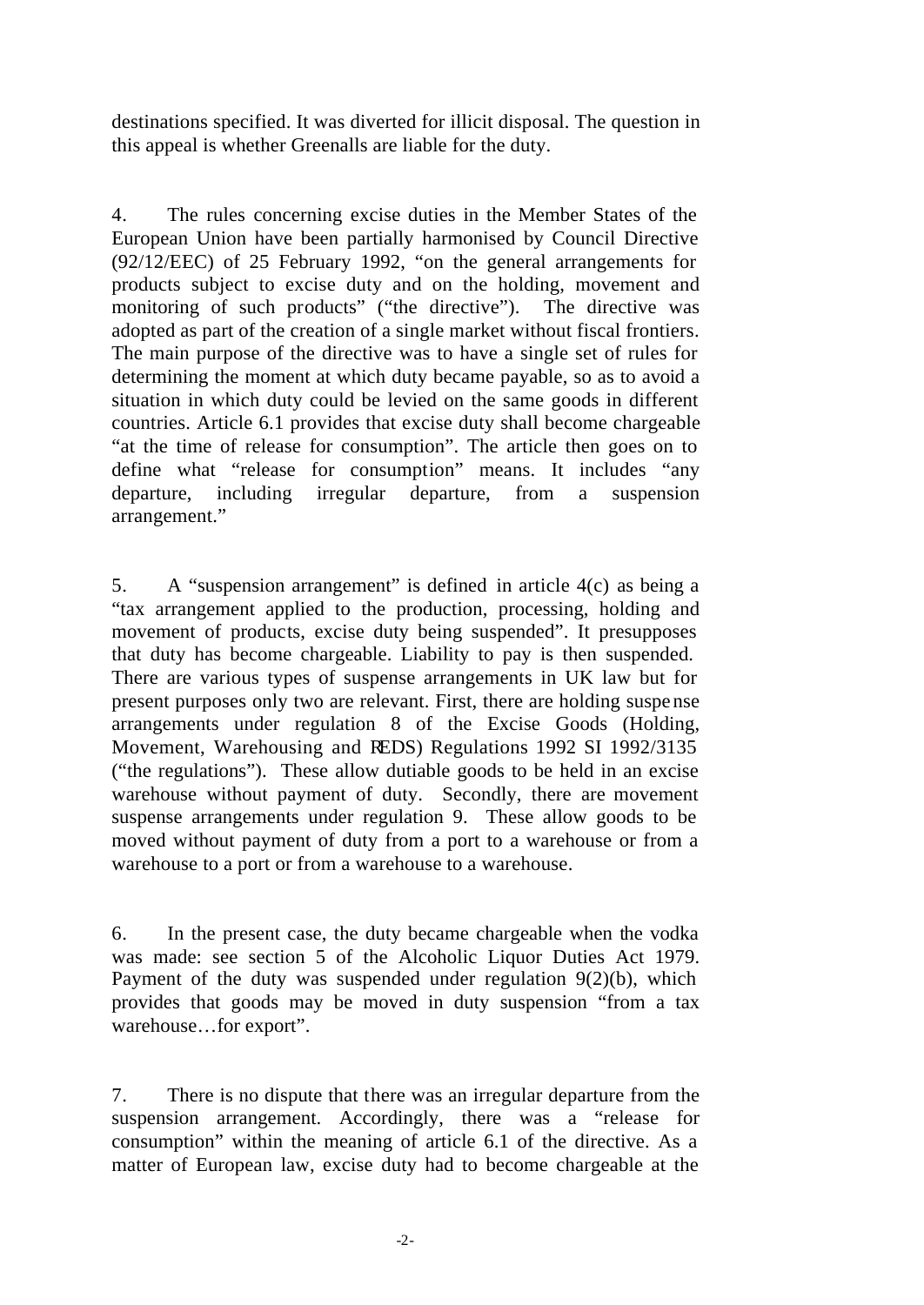time of the irregular departure. On the other hand, the directive says nothing about who should be liable to pay the duty. This is a matter which is left to Member States to decide for themselves: see *van de Water v Staatssecretaris van Financiën Case C-325/99* [2001] ECR I-2729. To find out whether Greenalls became liable, it is therefore necessary to look at the United Kingdom legislation.

8. Section 93(2)(e) of the Customs and Excise Management Act 1979 ("CEMA") gives the commissioners power to make regulations enabling them to allow goods to be removed from warehouses without payment of duty "in such circumstances and subject to such conditions as they may determine". Section 1(1) of the Finance (No 2) Act 1992, which comes within a group of sections headed "abolition of fiscal frontiers etc", was clearly intended to enable the United Kingdom to give effect to the directive. It confers power on the commissioners to make regulations "for fixing the time when the requirement to pay any duty with which goods become chargeable is to take effect ('the excise duty point')." Subsection 1(4) adds that regulations which prescribe an excise duty point may also make provision?

"specifying the person or persons on whom the liability to pay duty on the goods is to fall at the excise duty point (being the person or persons having the prescribed connection with the goods at that point or at such other time, falling no earlier than when the goods become chargeable with the duty, as may be prescribed."

9. The regulations were made under various statutory powers, including CEMA and the 1992 Act. Regulation 4 determines the excise duty point and regulation 5 specifies the person liable to pay the duty.

10. Regulation 4(2) deals with the excise duty point when "any suspension arrangements apply to any excise goods". It lays down a chronological hierarchy. The excise duty point is to be the *earlier* of a list of events, of which the following are relevant:

"(a) the time when the excise goods are delivered for home use from a tax warehouse or are otherwise made available for consumption, including consumption in a warehouse;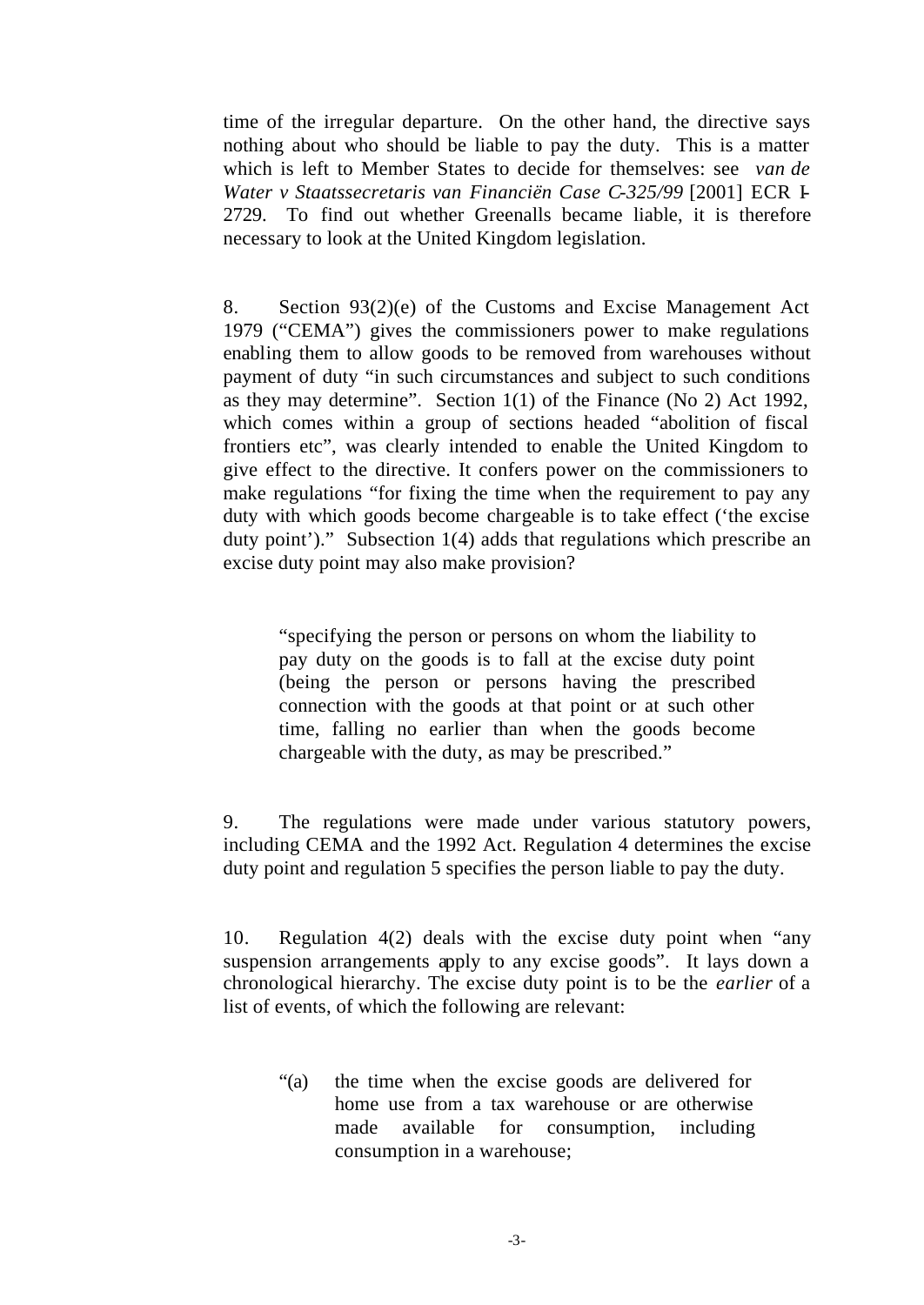- (b) the time when the excise goods are consumed;
- (f) the time when the excise goods leave any tax warehouse unless—
	- (i) the goods are consigned to another tax warehouse in respect of which the authorised warehouse keeper has been approved in relation to the deposit and keeping of those goods, and the goods are moved in accordance with requirements prescribed in regulations 9 and 10 below;
	- (ii) the goods are delivered for export…"

11. In the circumstances of this case, paragraph (f) did not apply because the goods were delivered for export. But they were not lawfully exported. They were diverted for sale in the consumer market. The Commissioners say that in those circumstances the excise duty point was determined by paragraph (a). The goods were "made available for consumption". On the facts of this case, there can be no doubt that they were made available for consumption. The identity of the person who made them available is unknown. But the language does not require that they should have been made available by anyone in particular. It simply says that they must have been made available for consumption.

12. Such an interpretation is also necessary to enable the regulations to give effect to the directive. Article 6(1) of the directive was plainly intended to impose excise duty at the time when the goods were unlawfully diverted. The diversion was an "irregular departure" from a suspension arrangement and therefore a "release for consumption" which should have triggered a charge to duty. However, if paragraph (a) does not cover what happened, there is no other paragraph of regulation 4(2) which does. An interpretation of paragraph (a) which covers the facts of this case is therefore not only in accordance with the ordinary meaning of the language but required by the duty of a domestic court to interpret legislation, so far as possible, to comply with the terms of the directive.

13. The importance of identifying the precise paragraph in regulation 4(2) which determines the excise duty point arises out of the fact that regulation 5, which specifies the person liable to pay the duty, does so in some cases by reference to the paragraph under which the excise duty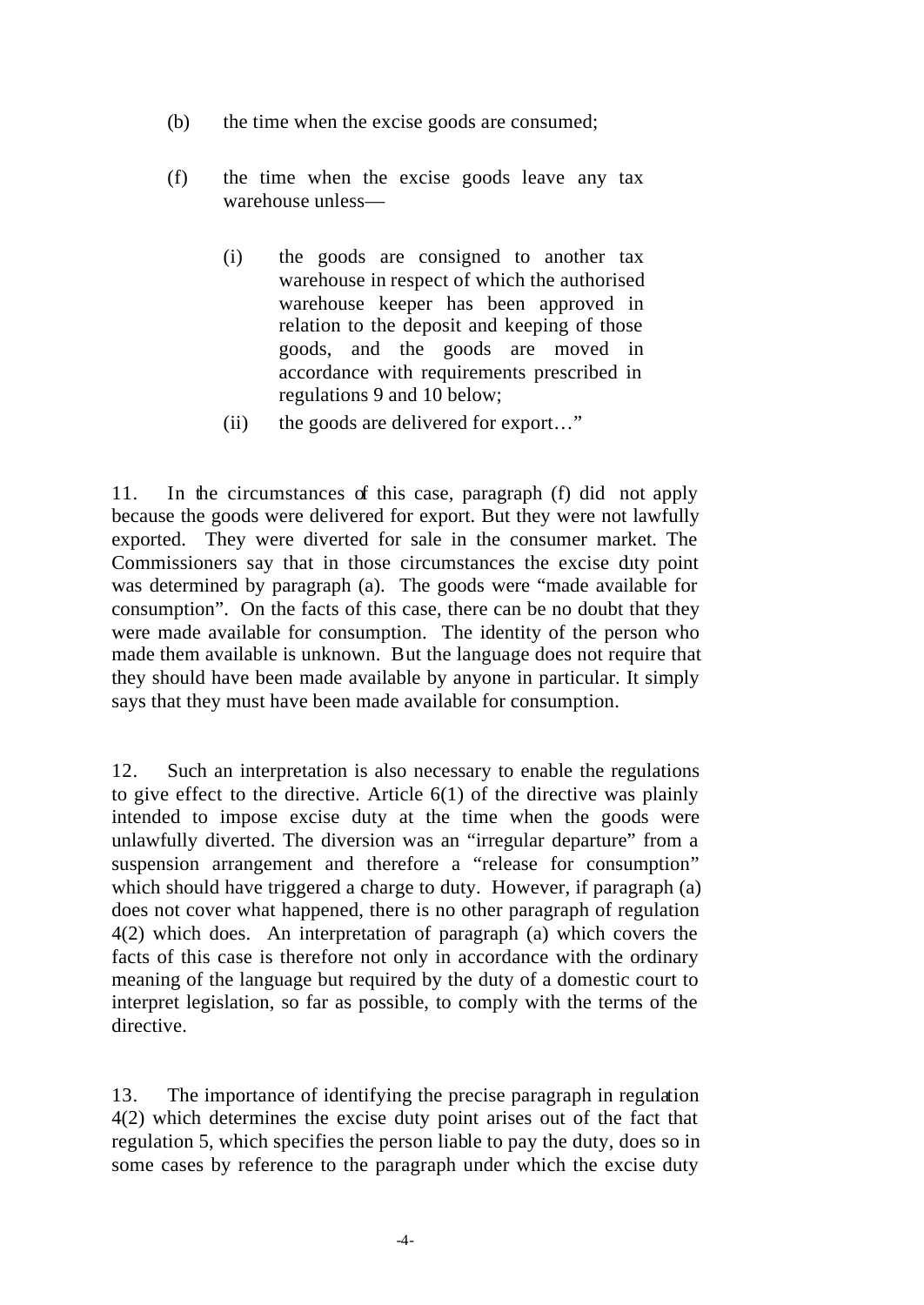point occurs. In particular, regulation 5(4) says that when the excise duty point specified in paragraph (a) of regulation 4(2) occurs, the person liable to pay the duty is the authorised warehouse keeper. It follows that if the correct interpretation of regulation 4(2) is that paragraph (a) determines the excise duty point in this case, that is an end of the matter. Greenalls are liable to pay the duty.

14. It is important to bear in mind that although regulation 5 is entirely domestic and is untouched by the duty to interpret legislation to give effect to European law, that is irrelevant in this case because there is no ambiguity or problem of any kind about the interpretation of regulation 5(4). Once one has interpreted paragraph (a) of regulation 4(2) and come to the conclusion that the facts of the present case fall within it, no interpretative bias is required to conclude that the person liable for duty is the warehouse keeper. With all respect to my noble and learned friend Lord Walker of Gestingthorpe, I do not see how any method of construction can make regulation 5(4) mean anything else. No doubt it is permissible, in the interpretation of regulation  $4(2)(a)$ , to bear in mind that a consequence of construing it to include certain facts will be that regulation 5(4) will make the ware house keeper liable. But one is still construing  $4(2)(a)$ , not  $5(4)$ , and the obligation to give effect to the directive applies with full force. Regulation  $4(2)(a)$  cannot mean one thing for the purpose of giving effect to the directive and another thing for the purpose of applying regulation 5(4).

15. In any case, construing regulation 4(2)(a) to give effect to the directive requires no great intellectual effort. The construction I have suggested is, in my opinion, the ordinary meaning of the words. It is therefore necessary to examine why Jacob J and all three members of the Court of Appeal (for different reasons) came to the opposite conclusion.

16. Jacob J was persuaded that one ought to read into paragraph (a), after "made available for consumption", the words "from the warehouse". He therefore remitted the case to the tribunal to make findings as to whether the diversion occurred when the goods left the warehouse or at some later stage. Both sides appealed.

17. It is not easy to understand why the judge decided to add these words. He did not accept the argument of Mr Venables QC that a restriction in the scope of the paragraph was needed because otherwise the regulation, read with 5(4), would be unreasonable and unfair,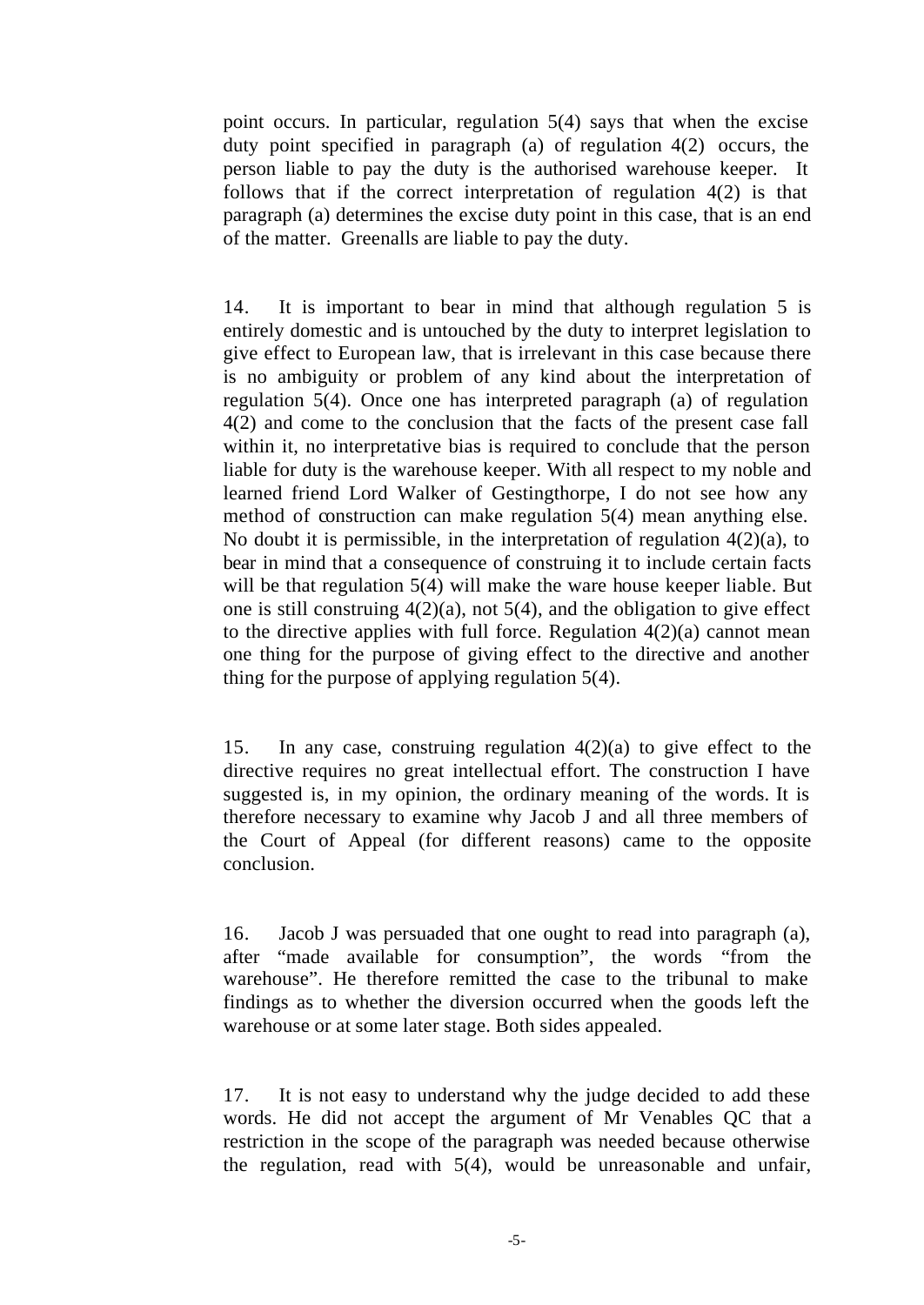imposing upon the warehouse keeper a liability which "he had done nothing to deserve". Counsel had submitted that for this reason one should imply a requirement that the goods had been made available for consumption "by the warehouse keeper". But the judge rejected this submission. He said that there was nothing unreasonable about making the warehouse keeper liable for the duty even though he did not himself intend to depart from the suspense arrangements. It is practical because the commissioners do not have to investigate the extent, if any, to which the warehouse keeper was to blame in parting with the goods. If someone else was responsible, the warehouse keeper is not without remedy. By virtue of the joint and several liability created by regulations 5(5) and (6), he has a right of recourse against those primarily responsible for the diversion. Of course he may in practice find it difficult to pursue them. But the commissioners are in the same position. The warehouse keeper can reduce the commercial risk by requiring a bond or guarantee. Whether he does so or is content to run the risk of having to pay the duty without effective recourse is a matter for him. No one is obliged to run an excise warehouse. It is a privilege which carries obligations.

18. Despite these arguments, which I find entirely convincing, the judge was willing to imply that the goods must have been made available for consumption "from the warehouse." He said that paragraph (a) was "essentially" about goods leaving the warehouse. But in my opinion one cannot proceed by constructing a theory about the essence of a statutory provision and then change the language to make it fit the theory. One must read what the statute actually says. Paragraph (a) is not primarily about goods leaving a warehouse. It is paragraph (f) which deals with goods leaving a warehouse. Even in paragraph (a), when the draftsman wants to refer to movement from a warehouse, or things happening in a warehouse, he does so. There is a reference in paragraph (a) to goods being delivered *from a tax warehouse* and to consumption *in a warehouse*. But the words "otherwise made available for consumption" are limited only by the requirement that this must happen while "any duty suspension arrangements" apply.

19. If the words had been concerned only to sweep up other ways in which the goods might have been available for consumption from the warehouse, paragraph (a) would have said "are delivered for home use or otherwise made available for consumption from or in a tax warehouse". Furthermore, paragraph (a), like the rest of regulation 4(2), applies to "any" suspension arrangements. It applies not only to holding goods in a warehouse under regulation 8 but also to moving them from a warehouse under regulation 9. But the effect of the judge's construction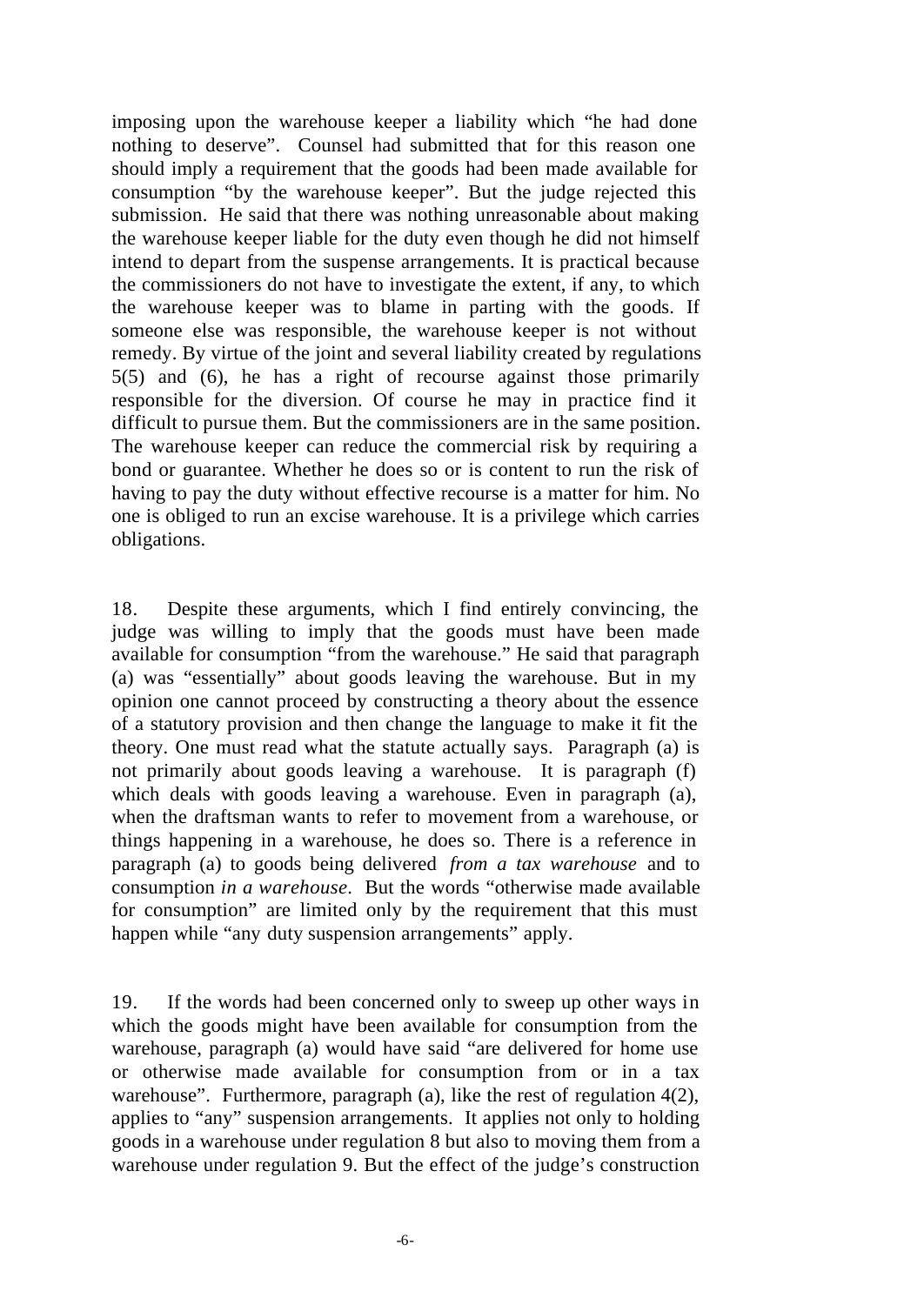is altogether to remove movement suspension arrangements from the scope of paragraph (a). Once the goods have left the warehouse, the paragraph ceases to apply.

20. As for the obligation to interpret the regulations in accordance with European law, Jacob J said that the gap in regulation 4(2) could be filled by reference to sections 94 and 95 of CEMA. Section 94(1) applies when goods which have been warehoused are "found to be missing or deficient". Subsection (3) provides that unless it can be shown to the satisfaction of the commissioners that the absence or deficiency is accounted for by some "legitimate cause", the commissioners may assess the excise duty upon the occupier of the warehouse or the proprietor of the goods. Section 95 says that when goods have been lawfully permitted to be moved from a warehouse to another warehouse or some other place, section 94 shall apply to the transit as if the goods were still in the warehouse, but only so as to impose liability upon the proprietor of the goods.

21. It is of course true that compliance with a European directive does not have to take the form of a self-contained code. It can be spread over more than one legislative instrument. But, as the Court of Justice said in the *van de Water* case, article 6 of the directive requires Member States to harmonise the *time* at which excise duty becomes chargeable. Sections 94 and 95 are not obvious candidates for giving effect to that article because they are not primarily concerned with the time at which liability attaches. Instead, they specify the circumstances in which liability will arise and the persons who will be liable. Only indirectly will they determine the time of liability.

22. So much was recognised by section 94(6), which was inserted by the Finance (No 2) Act 1992, the same Act which gave the commissioners the powers under which they made the regulations to give effect to the directive. Subsection (6) says that the preceding provisions of section 94—

"so far as they have effect for…fixing the excise duty point…or…determining the person on whom any liability to pay any such duty is to fall, shall have effect subject to the provisions of any regulations under section 1"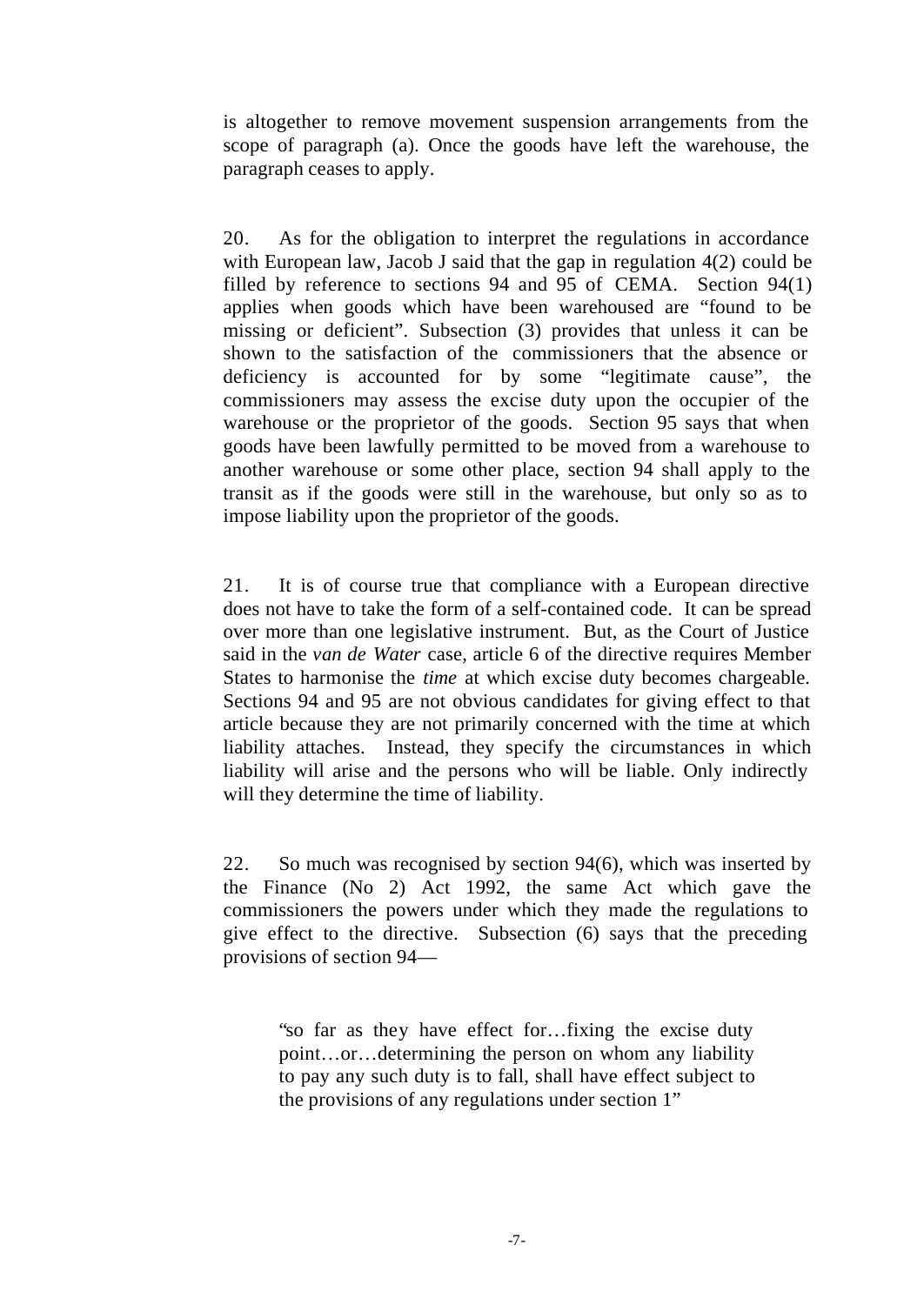23. "So far as they have effect for" is not language which suggests that sections 94 and 95 were intended to be relied upon to give effect to the directive. On the contrary, it says that so far as they may incidentally have the effect of determining such matters, they are to be ignored and the regulations are to be applied instead. When one comes to the regulations, it seems to me clear that regulation 4(2) was intended to provide a complete code for determining the excise duty point for goods subject to suspension arrangements. The opening words establish a hierarchy: it is to be the *earlier* of the events mentioned in paragraphs (a) to (f). How are sections 94 to 95 to be incorporated into this hierarchy? The notion of a chronological hierarchy only makes sense if paragraph 4(2) contains a complete list of the events which have to be ranked in time.

24. The members of the Court of Appeal dismissed the commissioners' appeal and allowed Greenalls' appeal for reasons which differed from those of Jacob J and each other. To Schiemann LJ it appeared obvious that "regulation 5(4) was not intended to impose liability on a warehouse keeper in circumstances where he is utterly blameless and no longer has any connection with the goods." That, really, was that. In other words, he accepted the broad equitable argument of Mr Venables that Jacob J had (in my opinion rightly) rejected.

25. Schiemann LJ went on to say that "problems of this kind" were intended to be dealt with by the provision of a bond. Under regulation  $10(1)(a)$  and  $(4)$ , the commissioners may require the provision of security for the duty as a condition of allowing goods to be moved under suspension. The warehouse keeper could have been required to provide such a bond. But that seems to me an argument for the warehouse keeper being liable rather than the contrary. A bond is security for a liability. The fact that someone can be required to give a bond is not inconsistent with his being personally liable. Usually it is his own liability which the bond is intended to secure.

26. Schiemann LJ disposed of the European obligation to interpret the regulations in accordance with the directive by saying that although the directive required that an excise duty point should arise when there was departure from a suspension arrangement, it did not say that the warehouse keeper had to be liable. That is true. But Schiemann LJ did not explain how, in a case of diversion in transit, the excise duty point could arise on a departure from the suspension arrangement otherwise than under paragraph (a). He made no use of sections 94 and 95 of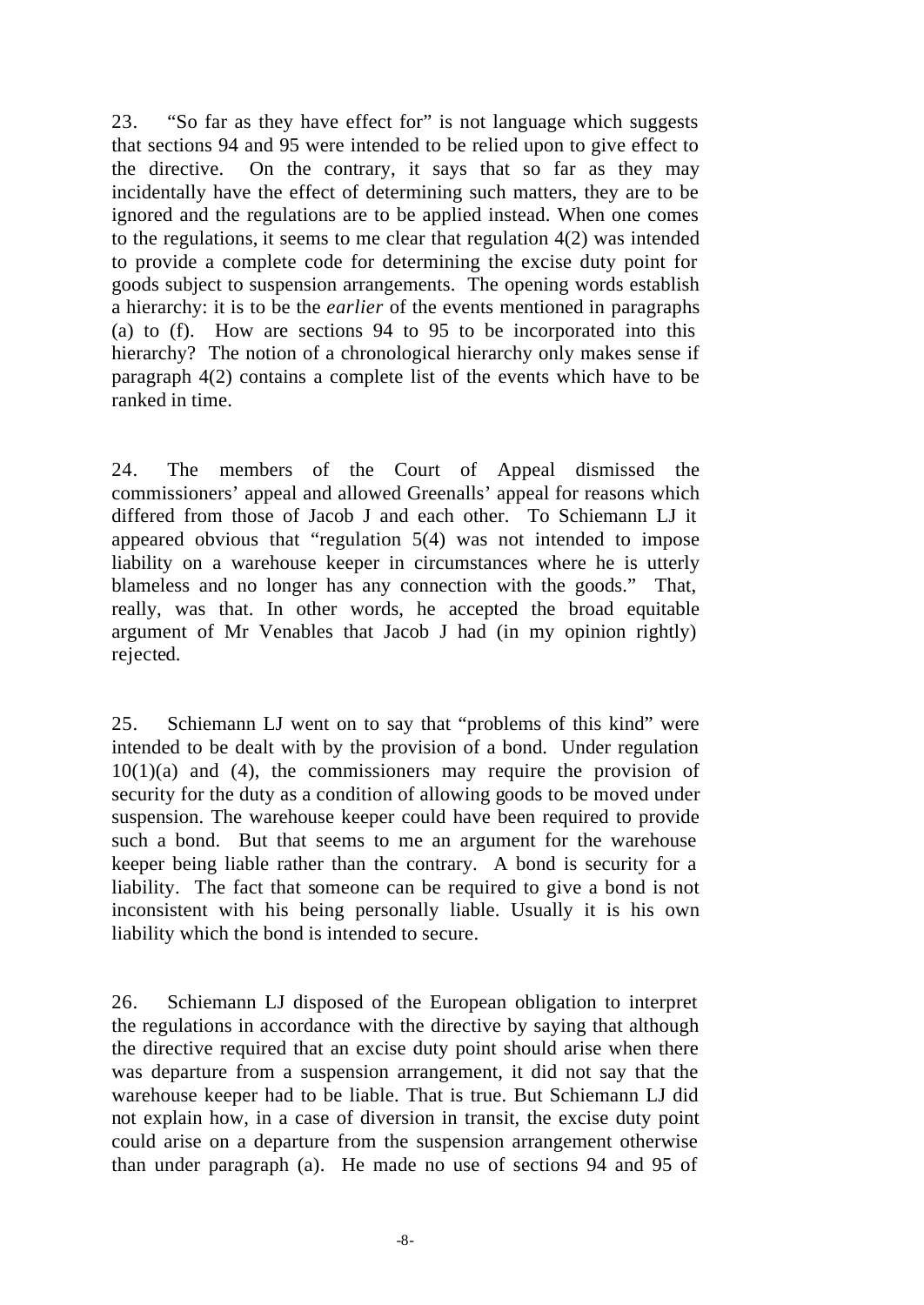CEMA, with which Jacob J had filled the gap. Nor did he explain how, if the excise duty point did arise under (a), the warehouse keeper could avoid being liable under regulation 5(4).

27. Carnwath LJ took a different line. He accepted that the only way in which regulation 4(2) could be read as giving effect to the directive was by treating paragraph (a) as applying to any goods made available for consumption, whether "regularly or irregularly". But he said it was surprising that, if this had been the intention, there was not some specific reference to "irregular departure". It might, he said, be necessary to treat such words as implied.

28. I must confess to being puzzled by the suggestion that words would need to be implied. As I have said, there can be no doubt that the goods in this case were made available for consumption. The only way to prevent paragraph (a) from applying is to imply some restrictive words, such as "lawfully", or "by the warehouse keeper". But the language as it stands is perfectly clear.

29. Carnwath LJ then raised an entirely new point, namely, whether regulation 5(4), interpreted in accordance with its apparent meaning, was intra vires the powers conferred by the 1992 Act. As I have said, the Act gave the commissioners power to make regulations which impose liability upon persons having a "prescribed connection" with the goods. Carnwath LJ said that once the goods had left the warehouse, there would be no "direct connection" between them and the warehouse keeper. So there was no connection which the commissioners could prescribe to make the warehouse keeper liable.

30. I do not understand this objection. The 1992 Act does not limit the commissioners to prescribing a *contemporaneous* connection with the goods. On the contrary, the statute says expressly that the connection may be at "such other time…as may be prescribed". The only limit is that it must not be earlier than when the goods became chargeable to duty. In this case, the goods became *chargeable* to duty when they were made. Thereafter, the liability to pay was suspended. In my opinion a warehouse keeper has a connection with goods which leave his warehouse under movement suspension arrangements. The fact that this connection lies in the past when the goods are diverted does not mean that it cannot be prescribed as a ground for liability.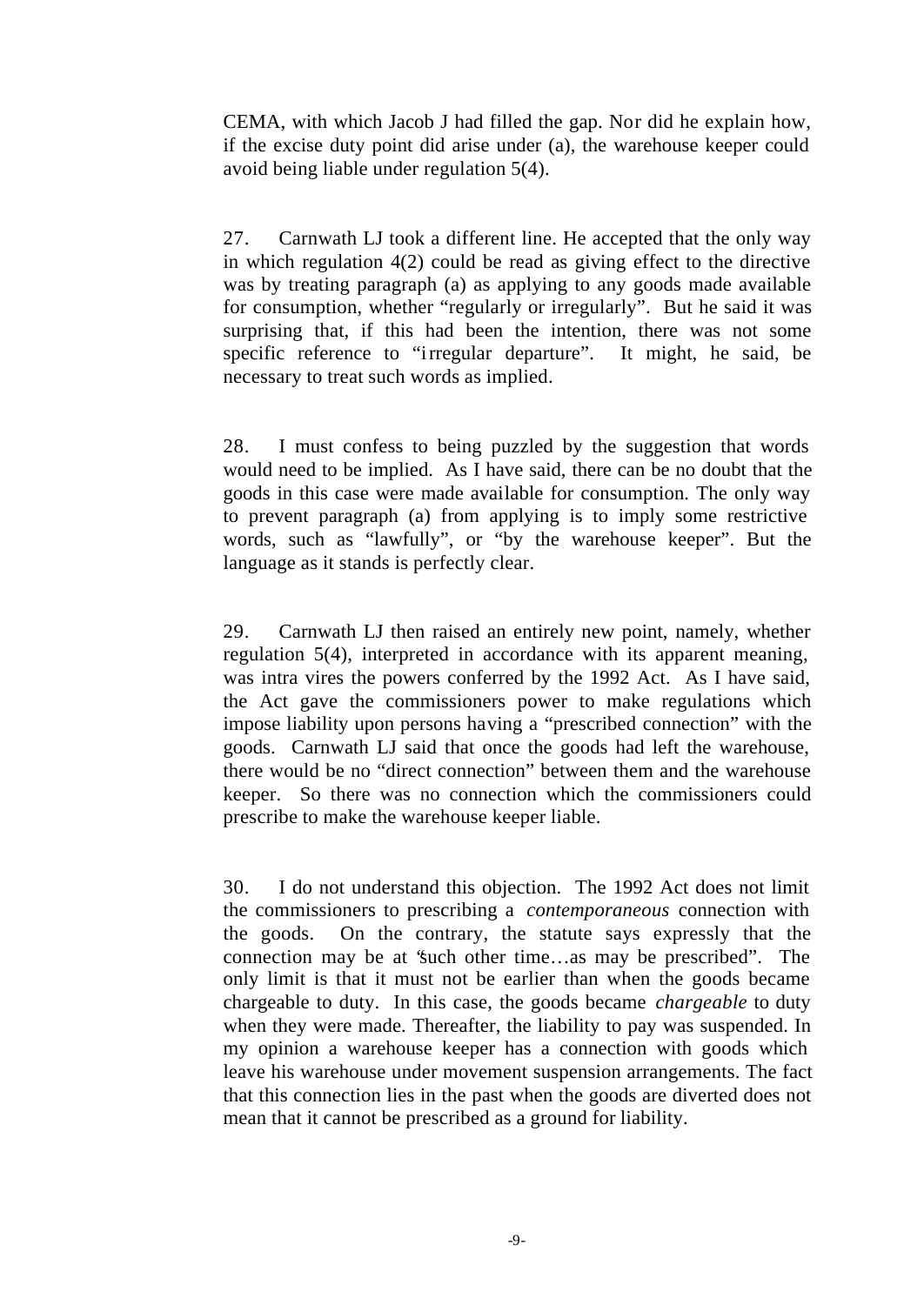31. Mr Venables said that if liability arose from having been a warehouse keeper in the past, it would be far too wide. It meant, he said, that once one had been a warehouse keeper, one could be liable for duty on any irregular departure from suspension arrangements thereafter. It would apply to goods which had passed through several warehouses or which had been exported and then reimported or smuggled back.

32. I do not agree. Paragraph (a) creates an excise duty point in respect of goods subject to any suspension arrangements. The warehouse keeper in regulation 5(4) is obviously the warehouse keeper in respect of the relevant suspension arrangements. If the goods are moved in suspension from his warehouse under regulation 9, he is the warehouse keeper. When they reach another authorised warehouse, the movement suspension arrangements come to an end. A new holding suspension arrangement under regulation 8 applies. If they are moved again, it will be subject to a new movement suspension arrangement. So there cannot be liability unlimited in time. It exists only while the relevant suspension arrangements continue.

33. Having decided that regulation 5(4) would be ultra vires if it applied to goods after they had left the warehouse, Carnwath LJ said that there was an "apparently irreconcilable conflict" between the requirements of the directive and the limited powers conferred by the 1992 Act. He resolved the conflict in favour of Greenalls by applying the principle that taxes should be imposed by clear words and relying on sections 94 and 95 of CEMA to comply with the directive.

34. In my opinion, however, the words are clear enough. Once one rids oneself of a priori assumptions about what they should mean and illusory questions of vires, there is no problem about allowing them to mean exactly what they say.

35. Finally, Sir Christopher Staughton said that the whole of paragraph (a) was concerned with the "intent of the warehouse keeper" in delivering the goods from or in the warehouse. But that is not what it says.

36. I would therefore allow the appeal and determine the issue in favour of the commissioners.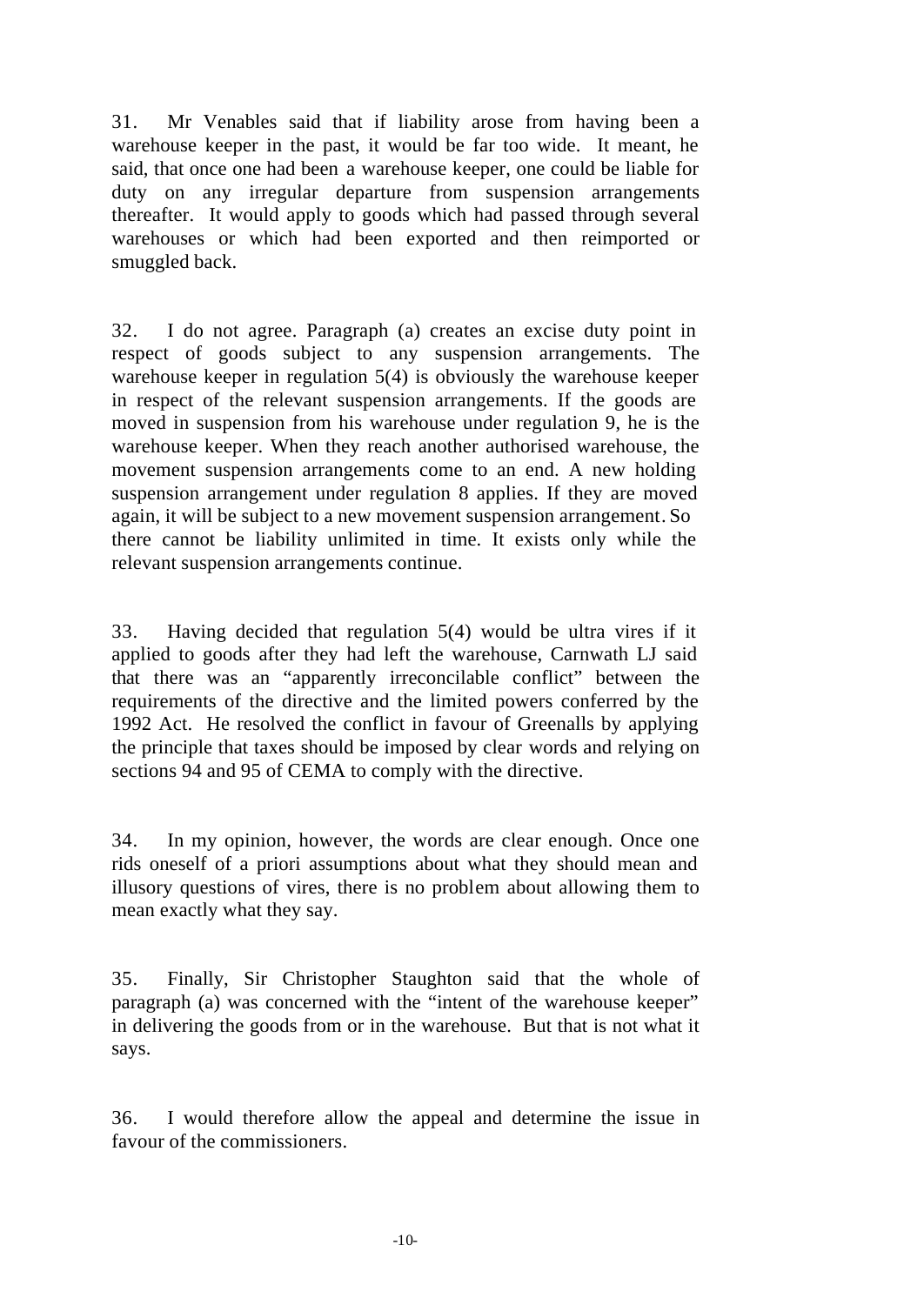#### **LORD HOPE OF CRAIGHEAD**

My Lords,

37. I have had the advantage of reading in draft the speech of my noble friend Lord Hoffmann. For the reasons which he gives, with which I agree, I too would allow the appeal.

#### **LORD WALKER OF GESTINGTHORPE**

My Lords,

38. I have found the disposal of this appeal more difficult than some of your Lordships. I have no difficulty with the general proposition that large-scale evasion of excise duty on spirits is a very serious problem which may call for draconian procedures and remedies. The opening paragraphs of the judgment of Lawrence Collins J in *Re Anglo-German Breweries* (29 November 2002) indicate the scale of the problem. The respondent Greenalls Management Limited is an authorised warehousekeeper, a status which carries heavy responsibilities and, no doubt, commensurate financial advantages. It does business on a large scale and has access to expert advice as to its potential liabilities, and the extent to which they could be covered by insurance, secured guarantees, or similar arrangements. There is no unfairness or injustice in the notion that it may become liable for large sums of excise duty in circumstances where it is not at fault.

39. Nevertheless, it is still a principle of British law that if taxes and duties are to be imposed, they should be imposed by clear words. That does not require a return to literal interpretation: see the observations of Lord Wilberforce in *W T Ramsay Limited v Inland Revenue Commissioners* [1982] AC 300, 323, and those of Lord Steyn in *Inland Revenue Commissioners v McGuckian* [1997] 1 WLR 991, 999-1000. But if Parliament is to impose fiscal liabilities which might be regarded as draconian it should do so in terms which, fairly construed, are reasonably clear.

40. The language of regulations 4 and 5 of the 1992 Regulations (the Excise Goods (Holding, Movement, Warehousing and REDS)